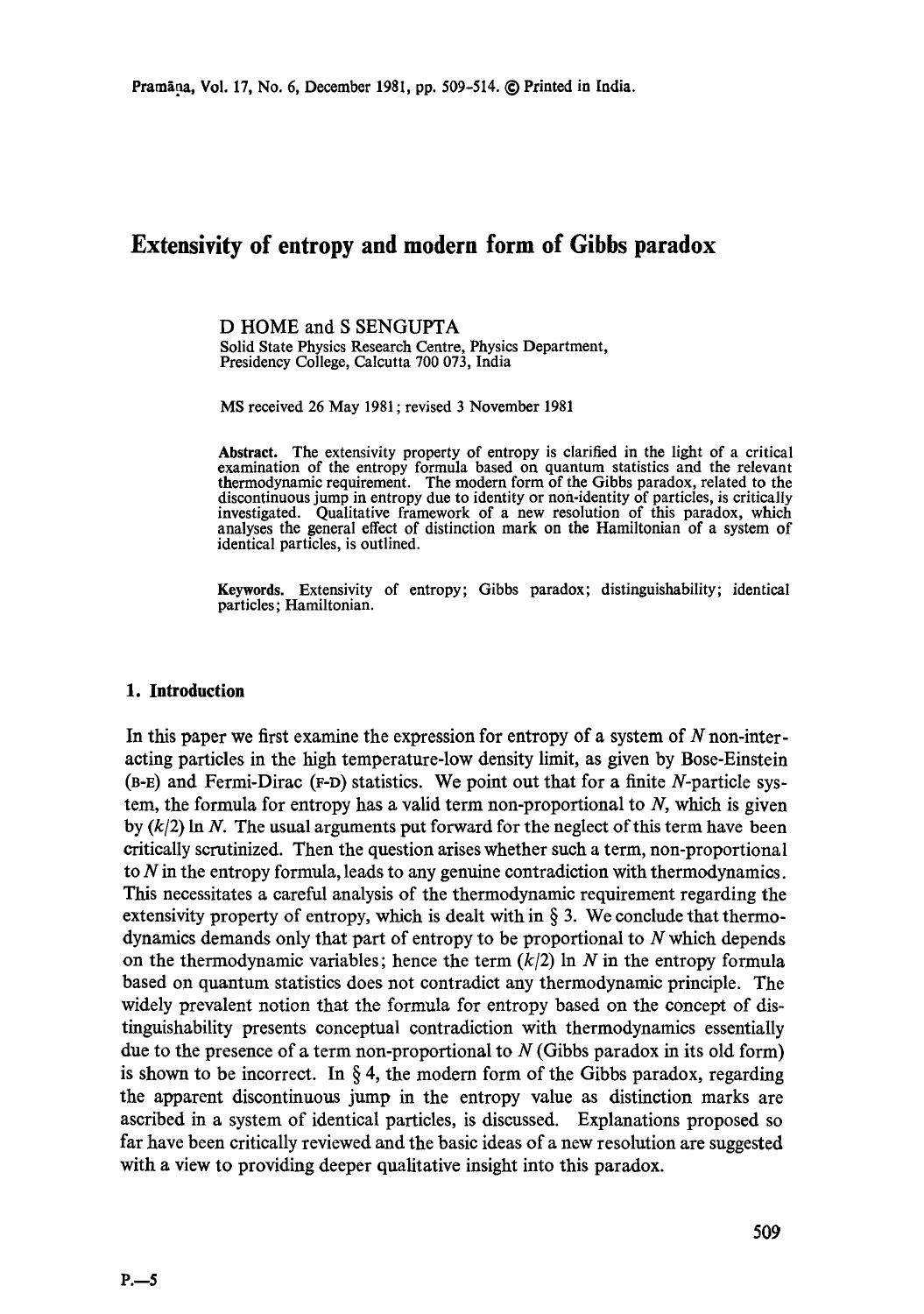## **2. Entropy in quantum statistics**

We consider a system of  $N$  non-interacting particles. In the limit of high temperature and low density, entropy in both a-E and F-D statistics is given by

$$
S = Nk [(5/2) \ln T - \ln P + \ln A + (5/2)] - (k/2) \ln N + g(N), \quad (1)
$$

where  $A = (2 \pi m/h^2)^{3/2} K^{5/2}$  and  $g(N)$  is an arbitrary function of N implied in the statistical definition of entropy. For origin of the term  $(k/2)$  ln  $N$  in (1), see the expression for the partition function as given by 7.12 in Schrödinger's treatment (Schrödinger 1967), which is obtained by the Darwin-Fowler method of steepest descent and from which (1) including the  $(k/2)$  ln N term can be derived using the high temperature-low density approximation. It needs to be emphasized that the consistent use of the approximation involved in the steepest descent method does not as such warrant dropping of the term  $(k/2)$  ln N in (1). Usually the term  $(k/2)$  ln N in (1) is ignored since it is empirically insignificant. However, the very existence of such a term nonproportional to N in the entropy formula is intriguing because it apparently leads to contradiction with thermodynamics if one follows the formulation of the so-called Gibbs paradox in its old form (Gibbs 1931; Huang 1963; Reif 1965; Sudarshan and Mehra 1970). It is widely believed that in the region where  $U$  and  $V$  are proportional to N, thermodynamics demands that S must also be proportional to  $N$ ; (1) does not satisfy this requirement, unless one goes to the limit  $N \rightarrow \infty$  in evaluating *S/N*. Schrödinger (1967) has justified the limit  $N \rightarrow \infty$  on the ground that for finite N, the so-called surface effects become important (see remarks following 7.15 in the treatment by Schrödinger 1967). But it is to be remembered that only the low-lying energy states are sensitive to the surface. At high temperatures where (1) applies, the occupation for the low-lying surface-dependent energy states is negligible. Hence to avoid surface effects, it is not necessary in this case to go to the limit  $N \rightarrow \infty$ . It is also usually asserted that the statistical definition of entropy is consistent with that of thermodynamics only in the so-called thermodynamic limit, *i.e.* for  $N \rightarrow \infty$  (see, for example, Münster 1969). Here we note that in statistical mechanics the definition of any thermodynamic function requires some form of a limiting process to make the definition consistent with the laws of thermodynamics. One can use the limiting process  $N \to \infty$ . But this is not the only possible procedure. For a system with finite N, one can ensure consistency with thermodynamics by considering the thermodynamic functions as averages over the members of an ensemble of replicas of the given system (the Gibbs-Einstein ensemble formalism) and going to the limit of infinitely large number of members (the effects of fluctuations are then eliminated). In deriving (1), the latter limiting process is used. Hence in this case the question of going to the limit  $N \rightarrow \infty$  in (1) to ensure consistency with thermodynamics does not arise. We emphasize the term  $(k/2)$ ln $N$  in the entropy formula (1) because, though empirically insignificant, it is conceptually important-revealing that even in statistics based on the concept of indistinguishability, entropy is not strictly proportional to N, thereby necessitating a close look at the thermodynamic requirement regarding the extensivity of entropy (significance of this particular property of entropy will be evident from discussions by Landsberg 1961; Wright 1970; Landsberg and Tranah 1980).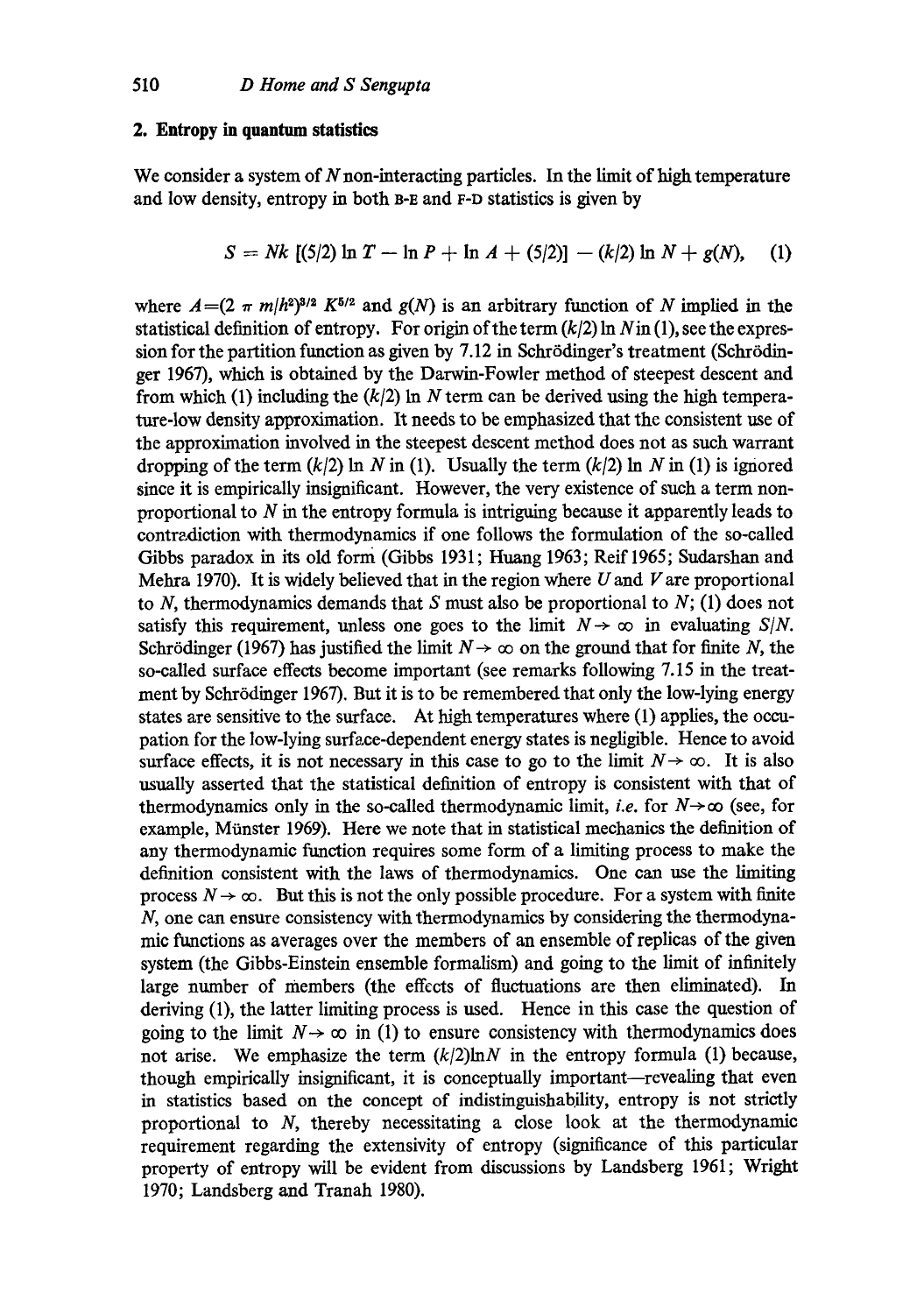#### **3. Extensivity of entropy in thermodynamics**

If  $U$  and  $V$  are extensive for some region of the variables  $T$ ,  $P$  we may write

$$
U = N u(T, P); V = N v(T, P).
$$

Integrating the thermodynamic expression  $dS = (dU + PdV)/T$ , we then obtain for entropy in this region

$$
S = N s(T, P) + f(N), \tag{2}
$$

where the constant of integration  $f(N)$  must be regarded as a function of N, because for various states of a given system, N is a constant; to be noted that  $f(N)$  cannot be determined thermodynamically (for relevant remarks pointing out the difficulties associated with the determination of N-dependence of entropy, see Ehrenfest and Trkal 1921; Fowler 1966). The well-known partition removal method for a gas of identical particles (usually discussed in connection with the old form of Gibbs para $d$ ox) cannot lead to the requirement  $S \propto N$  because partition removal with the given number of gas molecules in the two sub-volumes of the system is not a reversible proeess (see discussion by Casper and Freier 1973 with reference to what they call ' microscopic preparation' of the system).

Comparing (1) and (2) we obtain

$$
f(N) = N k [\ln A + (5/2)] - (k/2) \ln N + g(N). \tag{3}
$$

We conclude that the presence of the term  $(k/2)$  ln N in (1) does not lead to any contradiction with thermodynamics because that part of entropy given in (1) which depends on the thermodynamic variables  $T$ ,  $P$  is extensive, and this is the precise form of the thermodynamic requirement regarding the extensivity of entropy.

If the identical particles are considered distinguishable, the expression for entropy becomes according to classical statistics

$$
S = Nk [(5/2) \ln T - \ln P + \ln A + (3/2)] + Nk \ln N + g(N). \tag{4}
$$

Since that part of entropy which depends on  $T$  and  $P$  is proportional to  $N$ , (4) as such presents no conceptual contradiction with thermodynamics (for relevant discussion on this point see Jackson 1968).

## **4. Modern Gibbs paradox and its resolution**

According to the modern viewpoint, identical particles are necessarily indistinguishable and distinguishability is taken to imply non-identity of particles. Thus (4) gives the correct value of entropy for a system of  $N$  non-identical particles. Then it is evident that for distinction marks, however small, the entropy value for a system of identical particles can change abruptly from (1) to (4). Such a discontinuous change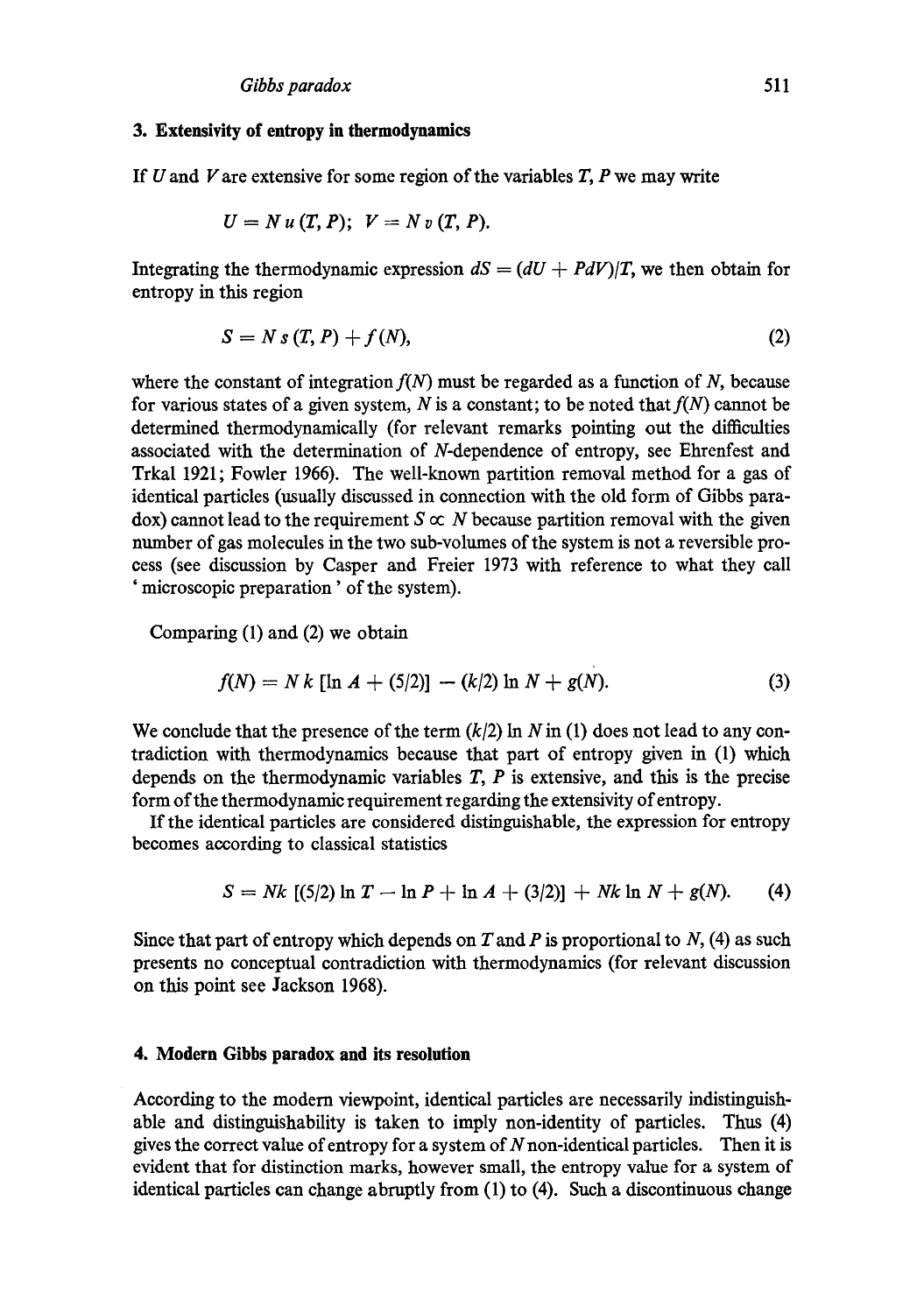in macroscopic property is thought to be puzzling and this forms the crux of the modern version of the Gibbs paradox (see, *e.g.,* Yourgrau *et al* 1966).

It has been argued by Bridgman (1961), Penrose (1970), Sommerfeld (1956) and Fong (1963) that the discontinuous jump in the measurable properties during transition from identity to non-identity is a reflection of the inherent discontinuity in the operational procedure of distinguishing identical particles from non-identical particles. However, Landsberg and Tranah (1978) have pointed out that this type of argument ' is not sound '. A deeper investigation, aimed at bridging the apparent discontinuous change of entropy on the basis of microscopic analysis, has been developed by Yon Neumann (1955), Klein (1958) and Lande (1960), the essence of which may be outlined as follows: It is assumed that the effect of distinction mark on a system of identical particles is to throw the particles into different quantum states. The state function  $\psi$  of a system of particles with distinction marks is considered in the form

$$
\psi = (1 - b^2)^{1/2} \psi_1 + b \psi_2, \tag{5}
$$

where  $\psi_1$  and  $\psi_2$  are orthogonal states. In the case of complete identity,  $b = 0$ ; for complete non-identity,  $b = 1$ . It is then shown that the change in entropy due to transition from identity to non-identity is a continuous function of the parameter b. But this analysis essentially assumes that the Hamiltonian of the system is unaffected by distinction mark, which is not true in general. We shall now propose a new resolution of this paradox, which attempts to probe the general effect of distinction mark on the Hamiltonian of a system of identical particles.

For a system of identical particles, the Hamiltonian is symmetric with respect to the interchange of any two particles. The degenerate states of the N-particle system are classified according to the symmetry character of the wave functions, of which the completely symmetric and completely antisymmetric wave functions are the two special cases. With symmetric Hamiltonian, transitions between states of different symmetry characters are impossible. The general effect of any distinction mark on a system of identical particles (with respect to some permanent property of the system) will be to generate a non-symmetric term in the Hamiltonian of the system. This will induce transitions between states of different symmetry characters.

Let  $T_j$  be a measure of the relaxation time for transitions between states of different symmetry characters, and  $T$  is the relaxation time for transitions between states of the same symmetry type. The quantity  $d = T/T_i$  may be regarded as a quantitative measure of the distinguishability of the particles. In the absence of any distinction mark,  $T_i \rightarrow \infty$  which implies  $d=0$ ; *i.e.*, the particles are to be regarded as identical. In the case of strong distinction mark,  $T_j < T$  which implies  $d > 1$ ; then the particles are to be considered non-identical. The case of  $0 < d < 1$  corresponds to weak distinction mark. Consideration of the thermodynamic behaviour of a system with weak distinction mark provides a clue for an interesting resolution of the Gibbs paradox in its modern form.

When  $0 < d < 1$ , transitions between states of the same symmetry type will be faster compared to transitions between states of different symmetry types. Hence the metastable thermodynamic equilibrium induced by the relaxation time  $T$  will be established quite early. It becomes meaningful then to discuss the thermodynamic properties of a system in such a metastable state and these properties will depend on the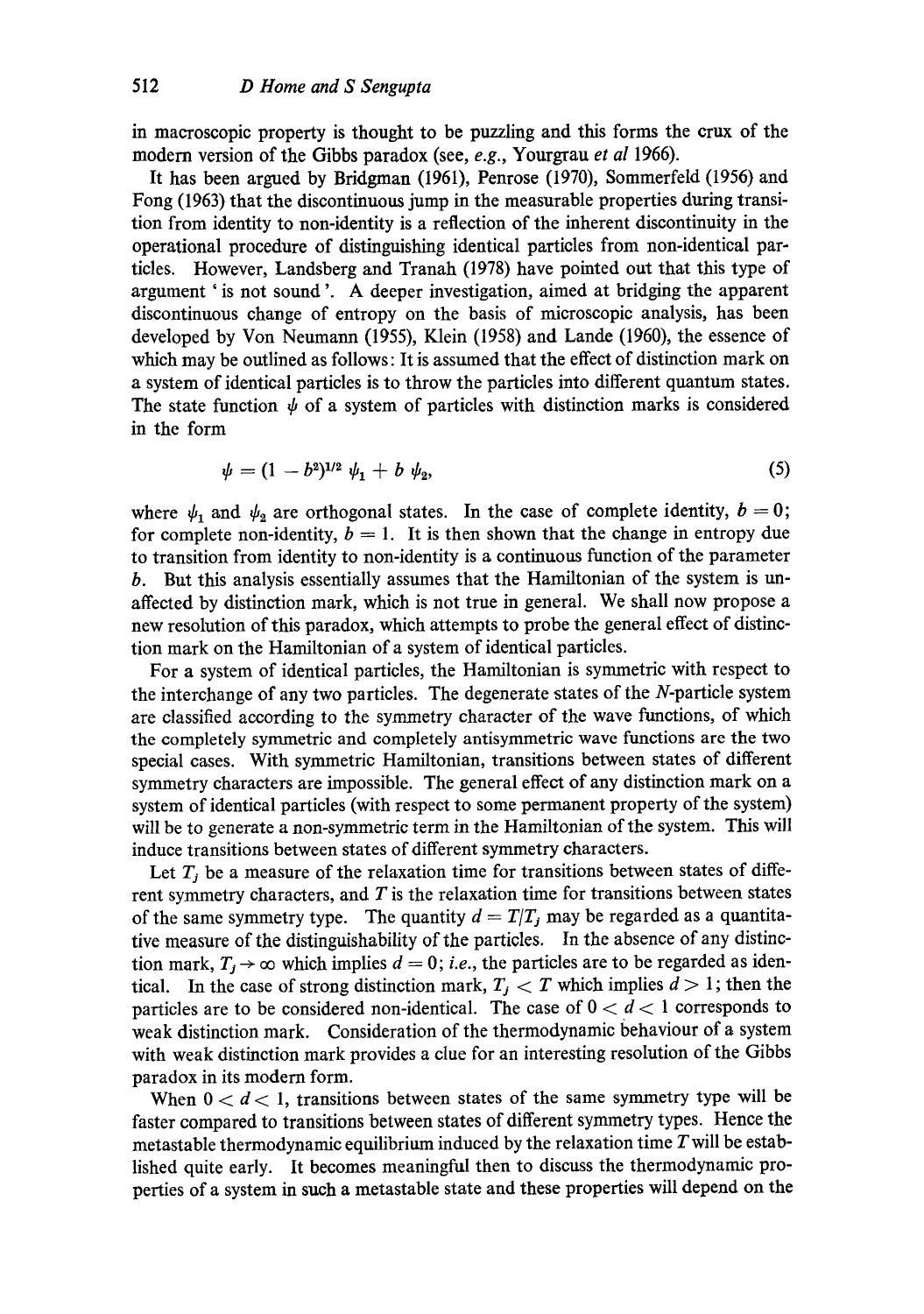symmetry type of the initial state of the system. As an example, if the initial state is completely symmetric, the properties of the system in the metastable equilibrium will resemble that of a system of bosons whose entropy in the appropriate limit is given by (1). As an effect of the weak distinction marks, the metastable state will slowly change with time as transitions are induced to states of other symmetry characters. After some time, the state of the system will be a superposition of states of different symmetry types and and resulting situation may be interpreted as that of a mixture of gases obeying different types of statistics, B-E, r-D, and others which are theoretically permissible but unknown in systems of fundamental particles. In such a condition, entropy of the system will have some value intermediate between those given by (1) and (4). Entropy expressions in these intermediate metastable states are functions of the particle distribution among states of different symmetry types and this distribution changes with time. Consequently, the entropy expression changes continuously, ultimately reaching its final value given by  $(4)$ ; complete non-identity of particles is then said to have been established. Thus the entropy grows from its initial value (1) to its final value (4) through a continuous series of metastable states and there is no discontinuity in the whole phenomenon. Usually this time evolution is overlooked and the attention is focussed only on the final equilibrium state; then one finds the apparent discontinuity in entropy and hence the so-called modern form of Gibbs paradox arises. Our analysis suggests that the time required for transition from identity to non-identity is a continuous function of the distinguishability parameter *d (i.e.* effectively the strength of the distinction mark); it decreases with the increase in the value of d. Quantitative model calculation based on this approach is presently under investigation. In particular, the case  $0 < d < 1$  may be operationally significant for a system of identical macro-molecules where sulficiently weak distinction marks can be ascribed.

## **5. Concluding remarks**

The focal point of the new resolution of the modern form of the Gibbs paradox discussed in § 4 is the way we have interpreted the effect of distinction mark, *viz.* to generate transitions between states of different symmetry types and the possibility of timeevolution of entropy flowing from it. As a consequence, the problematic discontinuity in the paradox can be resolved by considering time-evolution of entropy from its value for a system of identical particles to that of a system of non-identical particles. In this connection it needs to be emphasized that so far as the final equilibrium state properties are concerned, there is no difference between non-identity and distinguishability. But the crucial point is that the time required for transition from identity to non-identity depends on the strength of the distinction mark.

## **Acknowledgement**

The authors are grateful to Professors B Pippard, P T Landsberg, and A K Raychaudhuri for their stimulating comments on the present work. Thanks are also due to the referees for critical reading of the manuscript.